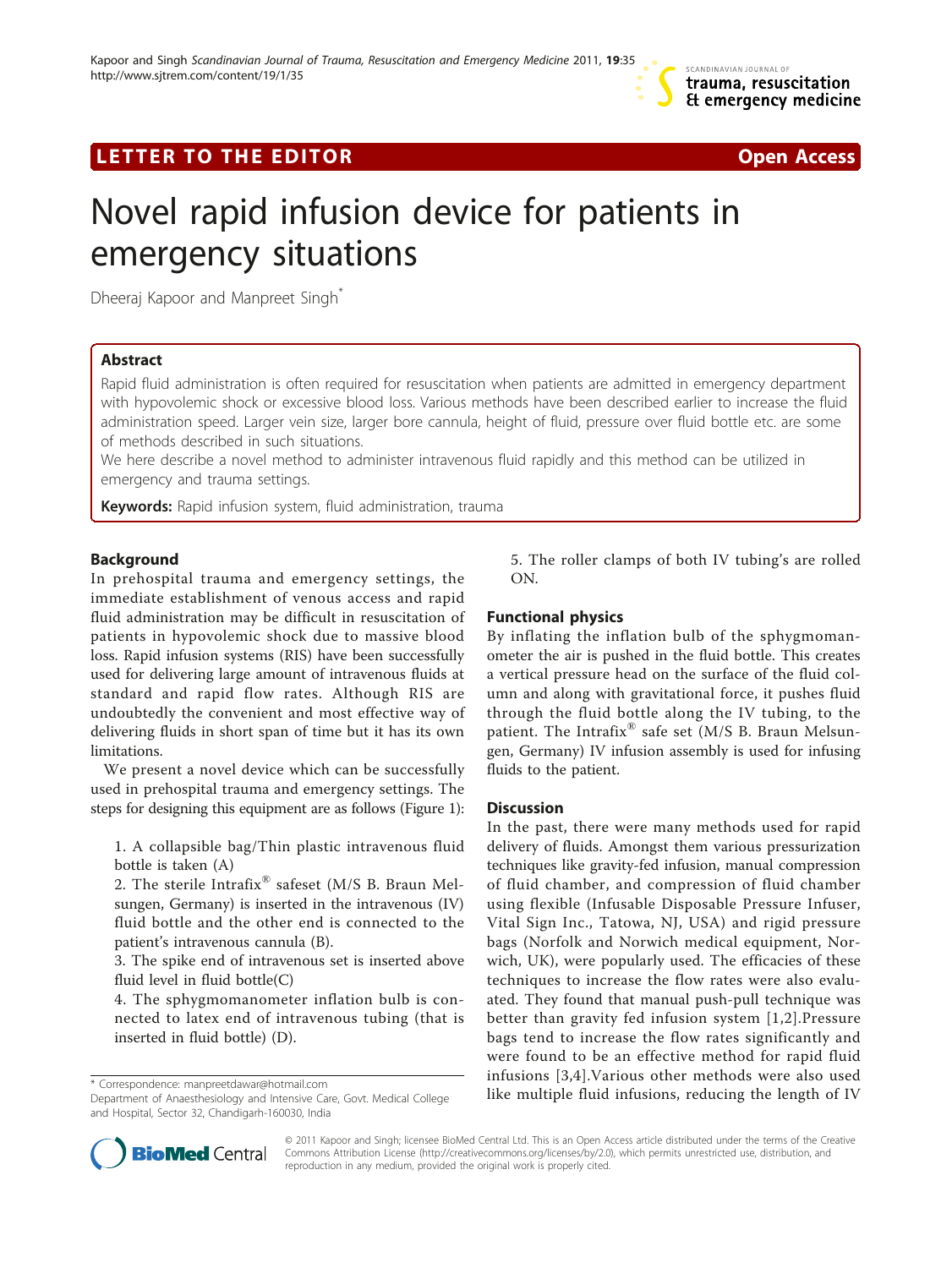<span id="page-1-0"></span>

cannula [\[5](#page-2-0)], large bore catheters inserted in major veins [[6,7\]](#page-2-0) and manual injection of fluid [\[8](#page-2-0)], to obtain desired result.

Presently, rapid infusion systems (Haemonetics Corp., Braintree, MA) are commonly used to administer blood and fluids at desired and rapid rates. These rapid infusion devices are large, bulky, expansive, and costly to operate. All of these devices are operated by large, heavy, non-portable, roller pump mechanism and require fresh sets of fluid administration each time. These devices cannot be used with typical peripheral IV cannula but require large-bore central-line or venous cut-down catheters which can be inserted only by experts. Although rapid infusion devices are a proven life saver but this technology is not commonly accessible

most of the hospitals in developing countries because of the aforementioned reasons. Further, the modern RIS are bulky and costly that makes their use difficult and cumbersome in emergency and disaster scenarios.

The rapid infusion device assembly we describe solves many problems present in prior art devices. It is small, portable, and if desired can be designed easily by any health care provider in any type of set-up. It is inexpensive, environment friendly and can be potentially available to patients even in small rural hospitals. This can be used with any IV tubing or other commonly available hospital equipment and can be used with central lines, venous cut-down catheters, or peripheral IV s that nurses or paramedics can insert. Therefore, it has a potential application for use in ambulances, in the fields,